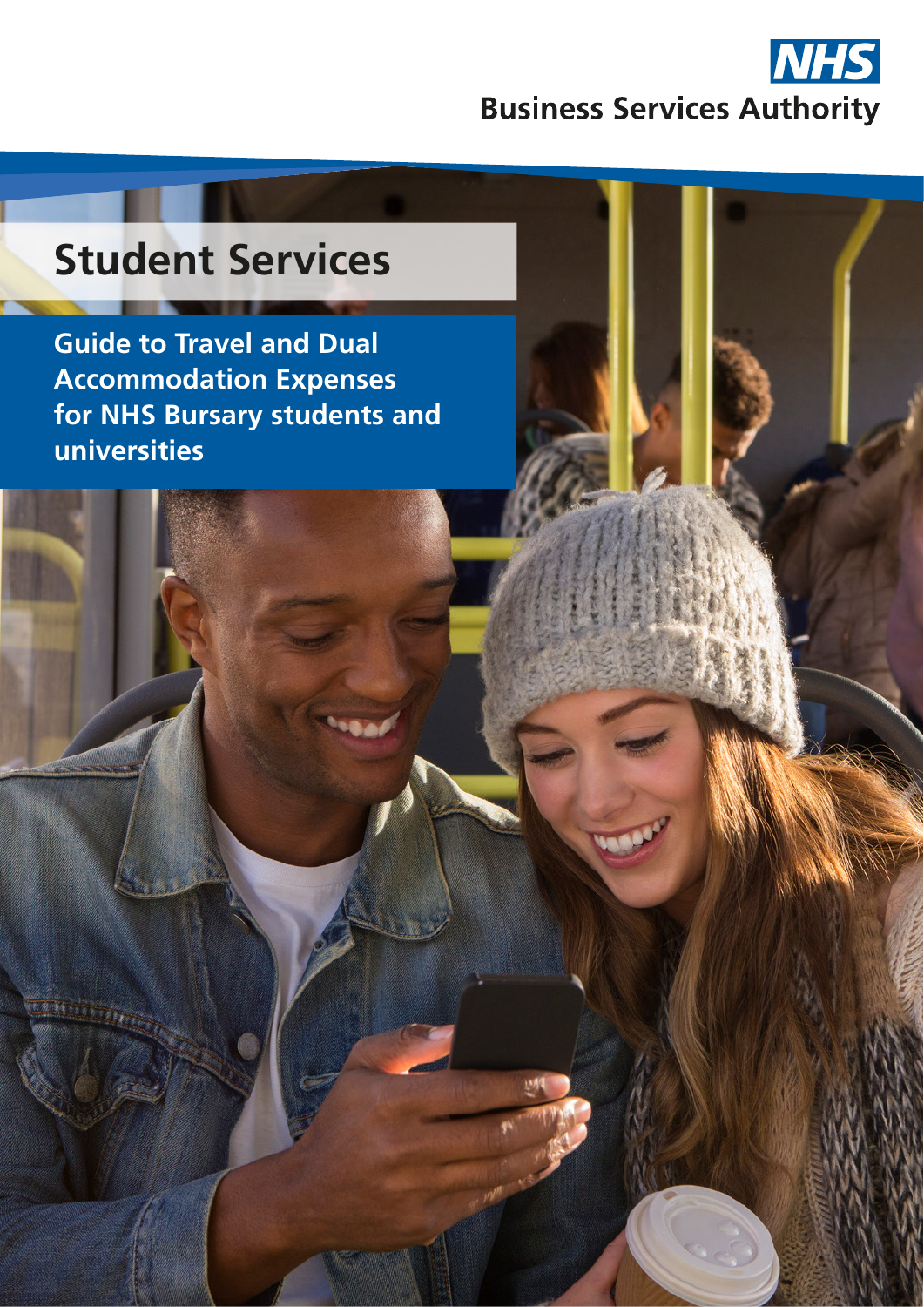# **Contents**

| $\overline{4}$ |
|----------------|
| 5              |
|                |
|                |
|                |
|                |
|                |
|                |
|                |
|                |
|                |
|                |
| 16             |
| 16             |
|                |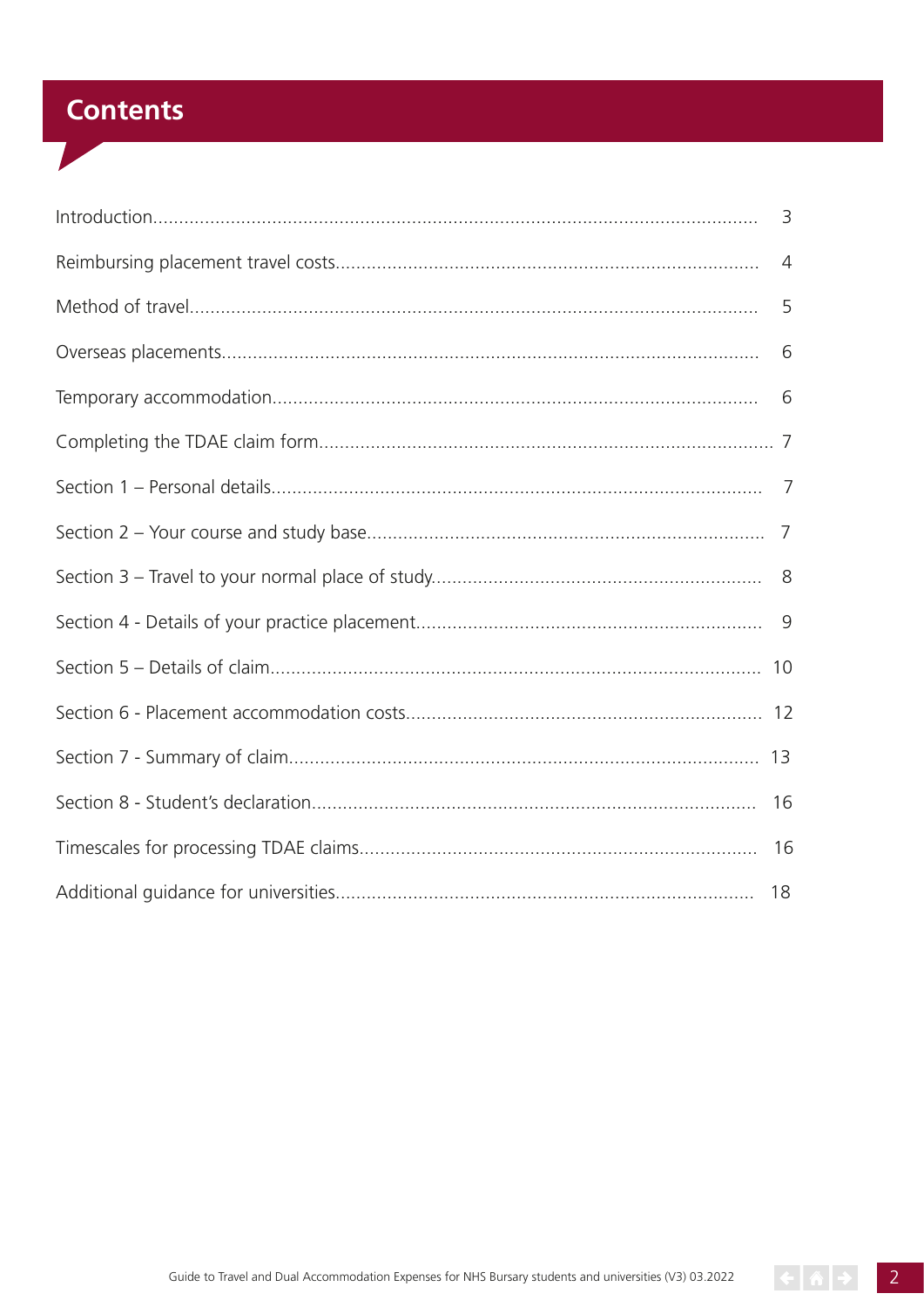# **Disclaimer**

New and prospective students should not rely on the arrangements described in this booklet when planning for subsequent academic years as these may be subject to review in the future and as a result may be liable to change.

Further information about the NHS Bursary will be posted on the Student Services website as and when it is made available. Students are advised to check the website on a regular basis.

# **Introduction**

### **Who is this guide for?**

The information in this guide is intended to assist in the completion of claims from NHS Bursary funded students who incur additional costs in attending practice placements as part of their course.

It is also intended to provide general guidance for university administrators and staff who are involved in the arrangement and authorisation of student placements, including the authorisation of Travel and Dual Accommodation Expenses (TDAE) claims.

NHS Bursary funding is available to the following students in 2022/23:

• Students studying to become a Doctor or Dentist who are eligible to receive NHS Bursary funding in the later stages of their course, further information is available on *[our website](http://www.nhsbsa.nhs.uk/nhs-bursary-students)*.

The Department of Health and Social Care (DHSC) and NHS Business Services Authority (NHSBSA) Student Services will not accept responsibility for any loss incurred (financial or otherwise) by students as a result of relying on current rules and allowances to alter their circumstances.

• Continuing non-medical healthcare students who have been funded under the NHS Bursary throughout their training and who will be continuing on their course during 2022/23.

You must submit an NHS Bursary application for the 2022/23 academic year to enable us to determine your eligibility. However, If you are awarded at least the non-means tested grant element of the NHS Bursary you will be eligible to make a TDAE claim.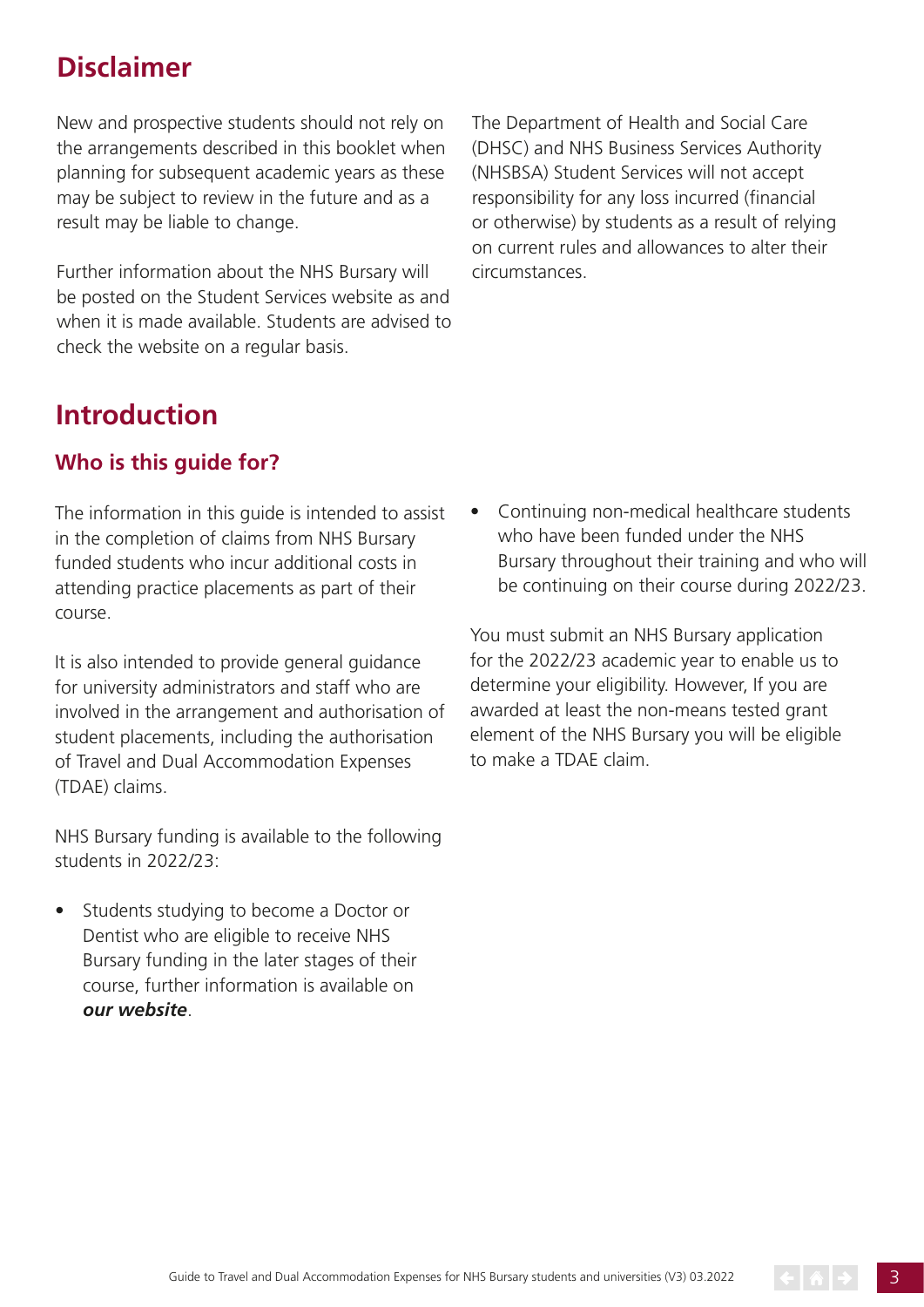### **What type of placement costs can I claim?**

You may be entitled to have some of the additional costs of journeys between your normal term time accommodation and your practice placement site reimbursed.

In addition, if you have to stay in temporary accommodation **away from your normal term-time accommodation** in order to attend your placement, you may also be able to receive reimbursement for these costs up to a set maximum rate.

Temporary accommodation means secondary accommodation taken by a student for the purposes of attending a compulsory practice placement which forms part of their course, where it is not practical for the student to travel to the placement site from their **normal accommodation** on a daily basis.

Practice placement refers to that part of your course which constitutes supervised clinical practice at premises other than those of the university you normally attend.

# **Excess travel costs**

To claim reimbursement for travelling to your placement, the total cost of your daily return travel from your normal accommodation to your practice placement site **must exceed** the cost of your usual daily return travel to university.

Example 1:

| Daily return journey                                                                                                              | Cost per day |
|-----------------------------------------------------------------------------------------------------------------------------------|--------------|
| Term time accommodation to/from university                                                                                        | £3.00        |
| Term time accommodation to/from placement                                                                                         | £2.50        |
| No reimbursement will be made because the daily cost of travelling to the placement is less than the<br>normal daily travel cost. |              |

Example 2:

| Daily return journey                                                                          | Cost per day |
|-----------------------------------------------------------------------------------------------|--------------|
| Term time accommodation to/from university                                                    | £3.00        |
| Term time accommodation to/from placement<br>£7.50                                            |              |
| Reimbursement of £4.50 would be made because the daily cost of travelling to the placement is |              |

greater than the normal daily of the excess travel cost.

### **Students attending part-time courses**

If your attendance at university is part-time but you are required to attend your placement on a fulltime basis, we may consider your weekly travel costs to university instead.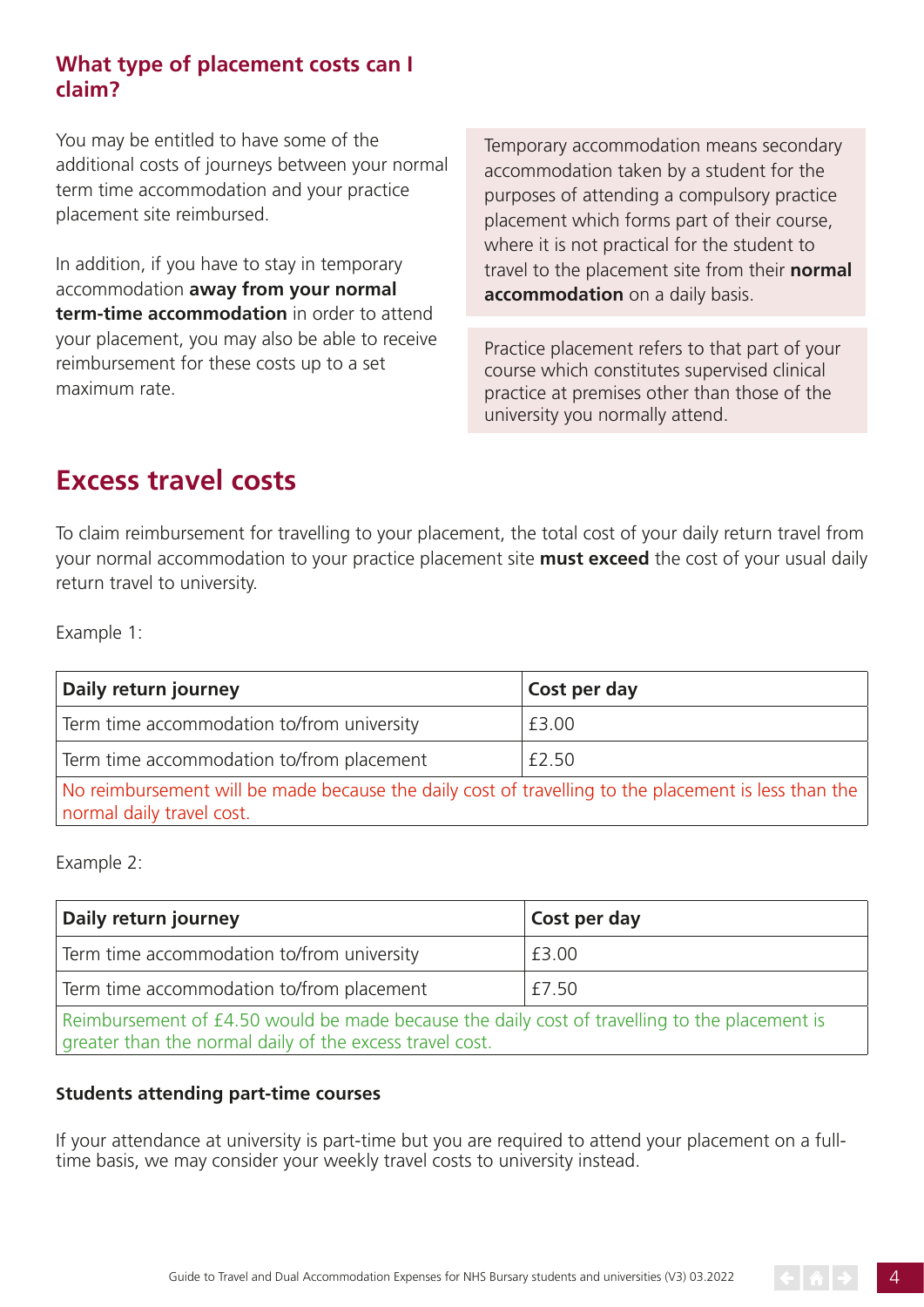### **TDAE rates payable 2022/23**

| Cost                                       | <b>Claim limited to</b> |
|--------------------------------------------|-------------------------|
| Public transport                           | Actual cost             |
| Own motor vehicle                          | 28p per mile            |
| Passengers (must be a NHS bursary student) | 5p per mile             |
| Pedal cycle                                | 20p per mile            |
| Parking and toll roads                     | Actual cost             |

# **Method of travel**

Students are expected to travel by the cheapest form of transport available where it is reasonably practical to do so.

### Public transport

If you travel to your placement by bus, train, tram, underground, etc you must retain all of your travel tickets/passes and include them with your claim form when you submit it to your university.

#### Your own vehicle

If you travel to placement in your own motor vehicle, it is your responsibility to ensure that you have adequate insurance cover for all risks associated with its use.

Students travelling to and from their placement site in their own vehicle do so at their own risk. The reimbursement of the costs of travel by private motor vehicle do not constitute any acceptance of liability by your university, the NHS Business Services Authority or any other NHS body.

**Please note:** Your claim may be amended either by your university or by us, but we will inform you by email if we will be paying an amount to you that differs from your original claim.

### Car hire

You can claim the cost to you of hiring the car, the appropriate mileage rate and the cost of any car parking/tunnel tolls, if authorised by your university as the cheapest and/or most practical option available to travel to a specific placement.

### Travel by taxi

We will not generally reimburse any costs you have incurred when travelling by taxi unless there were unexpected, exceptional circumstances where a one-off or very occasional taxi journey was the only way for you to get to or from your placement. Where this is the case, your claim should be accompanied by a brief, official letter of explanation from your university.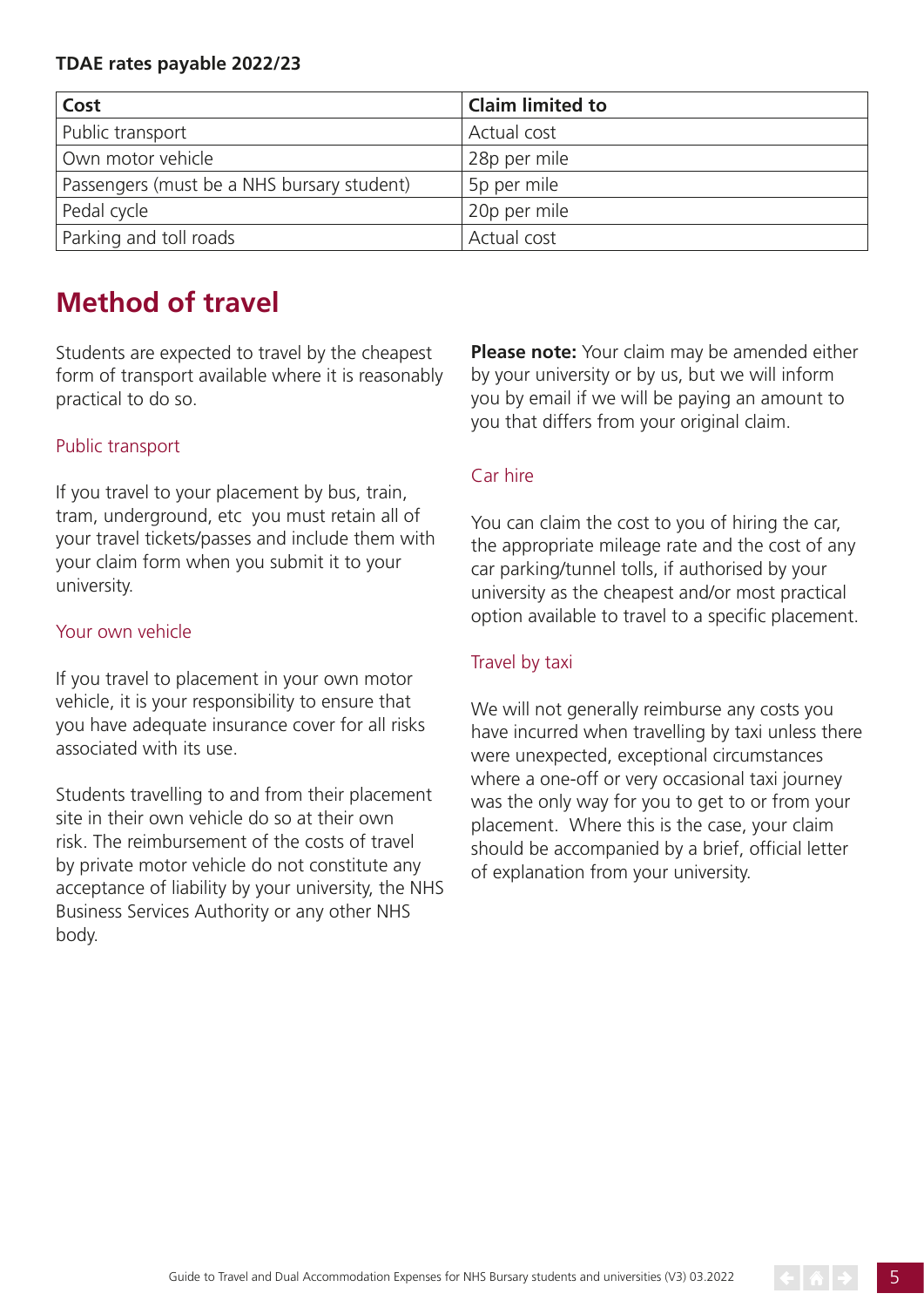# **Overseas placements**

If you attend a practice placement outside the United Kingdom, the Isle of Man or the Channel Islands, you may be able to claim reimbursement for some of your related costs.

| <b>Reimbursable costs</b>                                                                                   |  |
|-------------------------------------------------------------------------------------------------------------|--|
| <b>Accommodation</b><br>(equivalent of up to<br>£55 GBP per night)                                          |  |
| <b>Travel</b><br>within the UK<br>within the host<br>country<br>in excess of normal<br>travel to university |  |
| <b>Insurance</b>                                                                                            |  |
| <b>Medical tests</b>                                                                                        |  |
| <b>Vaccinations</b>                                                                                         |  |
| Visa fees                                                                                                   |  |

## **Temporary accommodation**

You may be able to claim the cost of staying in temporary accommodation near to your practice placement site (either in the UK or for an overseas placement) if it is not practical for you to travel there from your normal term time address on a daily basis.

Any temporary placement accommodation costs you claim for must be in addition to your usual term time accommodation costs, unless your normal term time accommodation is the parental home. If you stay with your parent/s in their home just for the purpose of attending your placement, reimbursement of accommodation costs will not be made, but you can claim the cost of daily return journeys between this address and your placement site, providing these are in excess of your normal daily travel to university.

When making a claim, you will be asked to provide receipted evidence of the cost of your temporary accommodation. This must include your name, the address of where you stayed, the cost of the stay and the dates.

If you do not provide the relevant proof to support your claim, your university will not be able to send your claim to us for payment.

### Accommodation rates

Placement accommodation costs are reimbursed at the following maximum rates. These rates also apply for placements undertaken outside the UK.

| <b>Commercial</b><br>accommodation<br>(e.g. hotel, bed and<br>breakfast) | Non-commercial<br>accommodation |
|--------------------------------------------------------------------------|---------------------------------|
| Up to £55 per night                                                      | Up to £25 per night             |

If you need to to stay in temporary accommodation in order to attend your placement, you may also claim for travel costs as follows:

- any excess cost arising from one weekly return journey between your normal term time accommodation and your temporary placement accommodation **and;**
- any excess cost arising from daily travel between your temporary placement accommodation and your practice placement site.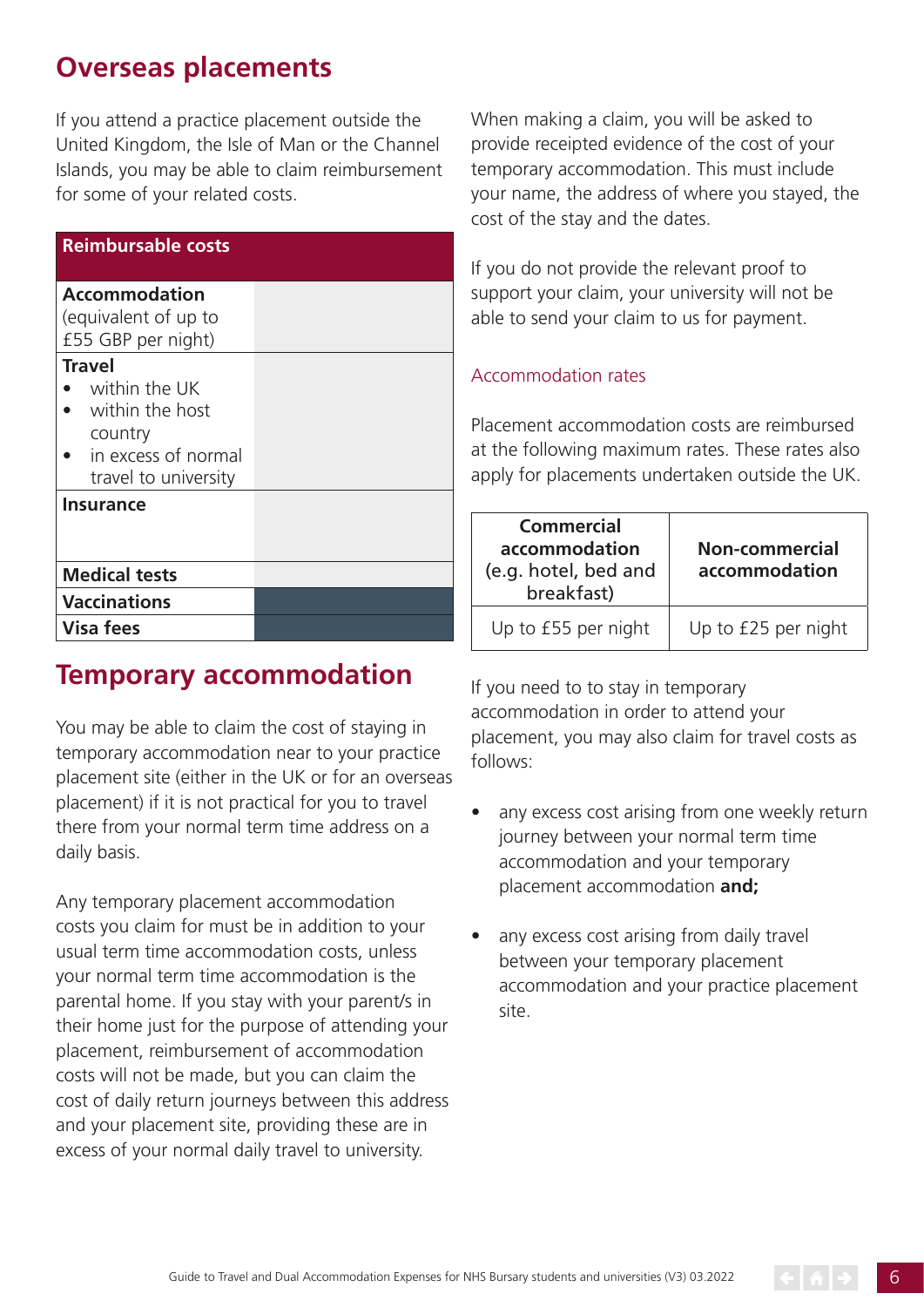# **Completing the TDAE claim form - guidance notes for students**

You should always obtain the most up to date version of the TDAE claim form from our website at: *[www.nhsbsa.nhs.uk/nhs-bursary-TDAE](http://www.nhsbsa.nhs.uk/nhs-bursary-TDAE)*.

### **Section 1 - Personal details**

| Student reference number | This is the six digit reference number from your NHS<br>Bursary Application System account beginning with<br>'BRN'.                                                                                                                                                                                                                                                   |
|--------------------------|-----------------------------------------------------------------------------------------------------------------------------------------------------------------------------------------------------------------------------------------------------------------------------------------------------------------------------------------------------------------------|
| Term-time address        | Provide the address and postcode of where you<br>were living during term time whilst attending this<br>particular placement. If you changed your term-time<br>address during this claim period, you should enter details<br>of both of the term-time addresses you were living at<br>whilst attending this placement. Please attach a separate<br>sheet if necessary. |

If you will be on a long-term placement, e.g. for several weeks or months, and you prefer to claim for shorter periods at a time rather than wait for the placement to end you can make several smaller claims during your placement in order to receive part reimbursement. If you choose to claim in this way, ensure that you do not claim for overlapping dates.

### **Section 2 - Your course and study base**

| Course year | Enter the course year you are or were in when you<br>attended this particular placement.                                                                                            |
|-------------|-------------------------------------------------------------------------------------------------------------------------------------------------------------------------------------|
|             | Enter the full address and postcode of the site, campus<br>Full address of your normal place of study or teaching hospital that you normally attend for<br>lectures, tutorials etc. |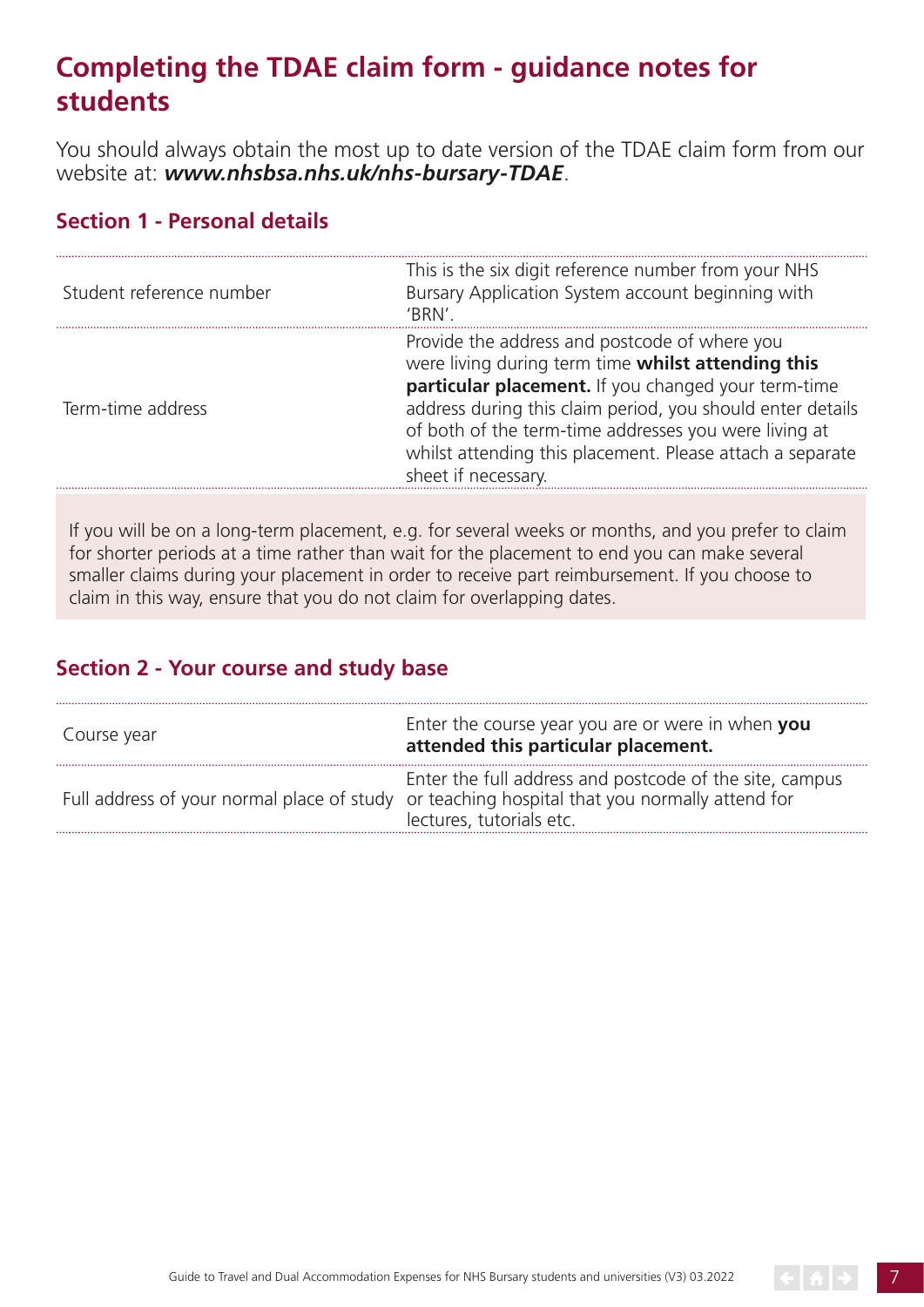### **Section 3 - Travel to your normal place of study**

| How do you normally travel to the<br>above location?           | Select your normal method of travel to your university<br>or usual study base by ticking one of the boxes.<br>If you use more than one method of transport to get to<br>university you should select the one you use the most<br>frequently.                                                                                                                                                                                                                                     |
|----------------------------------------------------------------|----------------------------------------------------------------------------------------------------------------------------------------------------------------------------------------------------------------------------------------------------------------------------------------------------------------------------------------------------------------------------------------------------------------------------------------------------------------------------------|
| If you ticked C (public transport)                             | If you usually travel to university/study base by public<br>transport, enter the daily return cost in the box.<br>If you use a travel pass or season ticket enter the total<br>weekly/monthly or annual cost in the box. For example<br>'£25 per week'.                                                                                                                                                                                                                          |
| If you ticked D (drive own vehicle/<br>car share) or E (cycle) | Enter your daily return mileage from your term time<br>accommodation to your university/normal study base in<br>the box.<br>If you car share, you should still indicate the actual<br>return daily mileage from your term-time address to<br>your usual place of study, as we need this information<br>to determine whether your placement travel costs<br>exceed your normal daily travel to university.<br>If you normally have to pay to use toll roads, tunnels              |
|                                                                | etc on the way to and from university and/or for car<br>parking, enter the total daily cost for these in this<br>section.<br>You should not include any additional costs which are<br>not part of your <b>usual</b> daily travel i.e. if they only occur<br>once or very infrequently do not enter them here. An<br>example of this could be you had to use a different<br>route on occasion due to roadworks and so could not<br>avoid using a toll road or tunnel temporarily. |

### **University travel schemes**

If your university offers full or part reimbursement towards the cost of your daily travel to and from your place of study, you **must** still state the full cost of this, before reimbursement, in the relevant box/es above.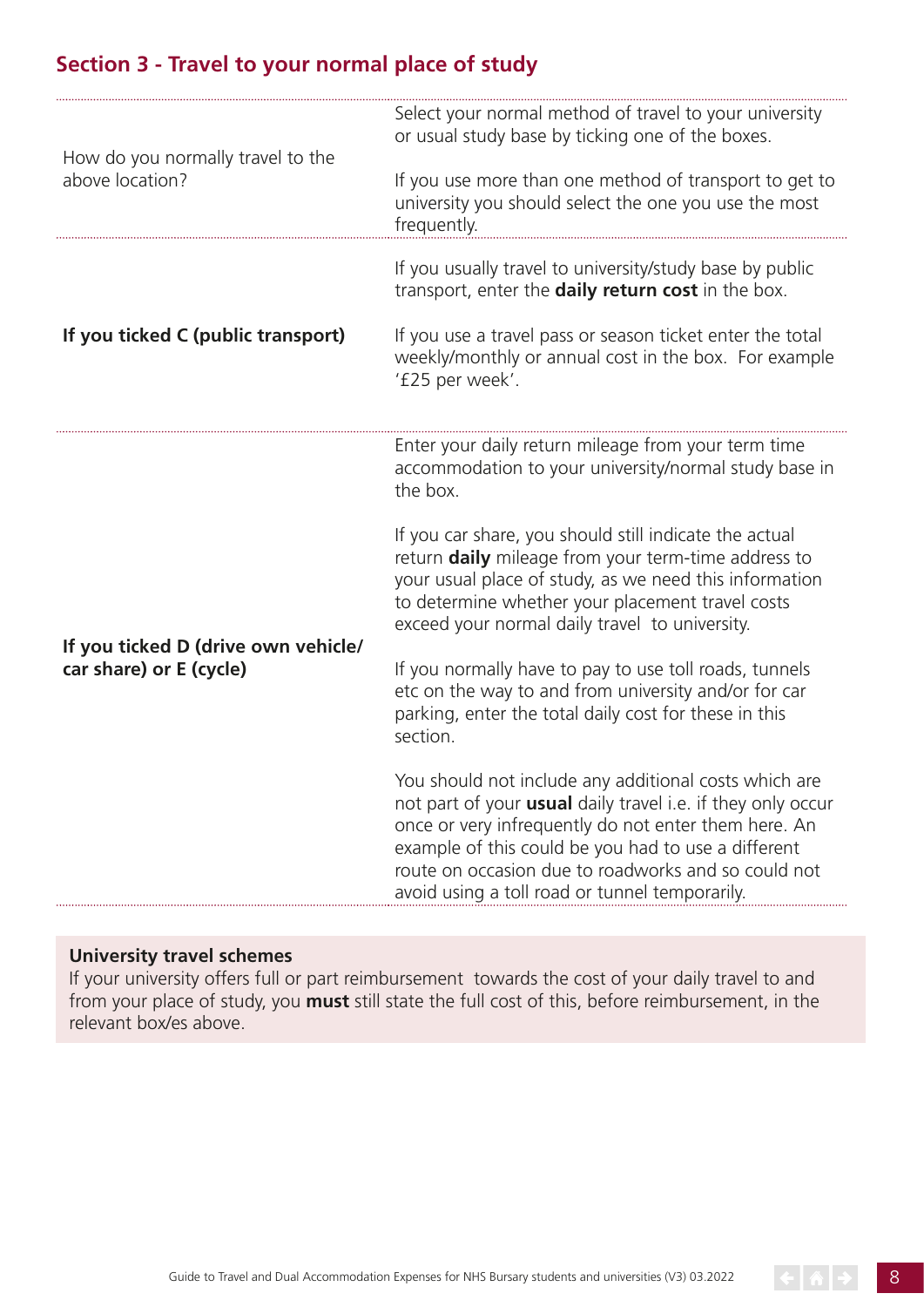### **Section 4 - Details of your practice placement**

|                                                 | Enter the full address (including the postcode) of your<br>main placement location.                                                                                                                                                                                           |
|-------------------------------------------------|-------------------------------------------------------------------------------------------------------------------------------------------------------------------------------------------------------------------------------------------------------------------------------|
| FULL address of your practice placement<br>site | If your placement was based at more than one site,<br>please additional copies of this section for each site.<br>Do not include any community mileage locations (e.g.<br>individual patient homes) as these should be entered at<br>Section 5.                                |
|                                                 | You should indicate the total cost to you of hiring<br>the car. If this was covered by your university and<br>you did not personally incur any cost to hire the vehicle<br>please enter £0.00.                                                                                |
| Car hire                                        | Don't forget to enter details of your mileage costs<br>in Section 5 and provide evidence of the car<br>hire cost to you with your claim. If you shared the<br>hire cost with another student, enter the amount you<br>contributed and provide the relevant evidence for this. |
|                                                 | Complete this section if your placement was based<br>outside the UK, the Channel Islands or the Isle of Man<br>and you incurred costs for vaccinations, visas and/or<br>travel/medical insurance. Remember to include evidence<br>of these costs with your claim form.        |
| Overseas placement - other costs                | You can claim for overseas accommodation or travel<br>expenses (within the UK and within the host country) at<br>sections 5 and 6 of the form.<br><b>Placement arrangement fees, administration</b><br>charges or additional tuition fee costs cannot be<br>reimbursed.       |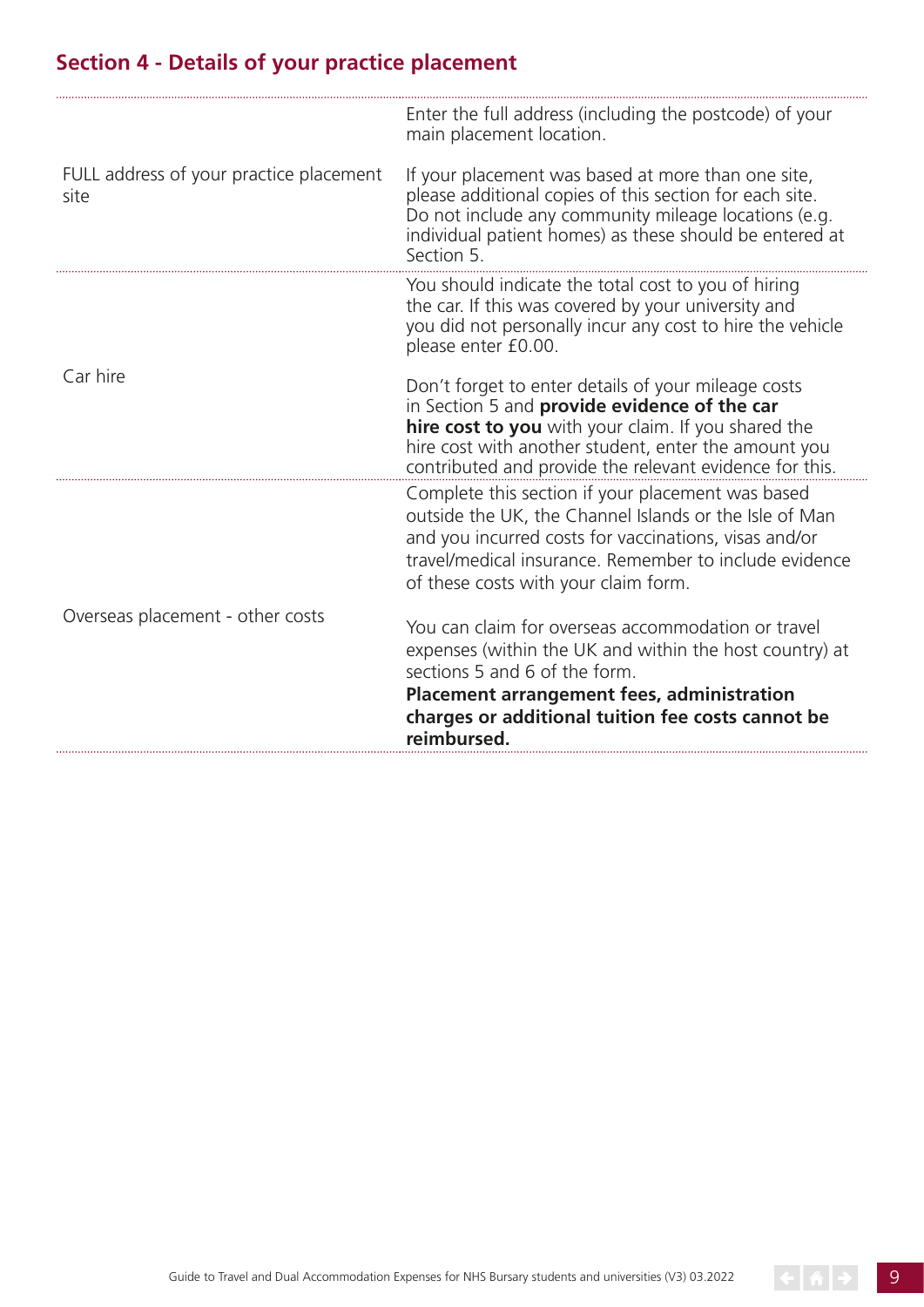### **Section 5 - Details of claim**

This section of the claim form asks you to detail your journeys to and from your placement site(s) and the associated costs.

If you are claiming for temporary accommodation costs, remember to include any weekly return journeys between your placement accommodation and your normal term-time accommodation.

If you are claiming for more than 20 journeys, you can print off and complete additional copies of this page of the claim form, as required.

If you are claiming for public transport or car parking costs, you must include all original bus, train, car parking and ferry tickets, as well as any receipts for travel passes or season tickets, with your form, as your university needs to have sight of these in order to authorise your claim.

| Date                                   | Enter the individual dates you are claiming for on each<br>line, preferably in chronological order of each of the<br>journeys you made.                                                                                                                                     |
|----------------------------------------|-----------------------------------------------------------------------------------------------------------------------------------------------------------------------------------------------------------------------------------------------------------------------------|
|                                        | Total daily mileage (including mileage undertaken if you used a hire car)                                                                                                                                                                                                   |
| Return daily mileage to placement site | If you travelled to placement in your own vehicle, or if<br>you used a hire car, provide your total daily mileage for<br>each day of travel.                                                                                                                                |
|                                        | If you received a lift to placement you cannot<br>claim for any travel costs associated with this.                                                                                                                                                                          |
|                                        | If you are claiming for the cost of placement<br>accommodation, you can only claim for the cost<br>of one return journey per week between your<br>placement accommodation and your term-time<br>accommodation.                                                              |
|                                        | You may also claim for journeys between your<br>accommodation and your practice placement site<br>where applicable.                                                                                                                                                         |
| Community mileage                      | Additional mileage/travel costs may be claimed if you<br>have to travel to other practice placement sites, and/or<br>to patients' home addresses. You only need to provide<br>daily mileage totals in this column. Please do not<br>provide individual patients' addresses. |
|                                        | Please note: any community mileage incurred must<br>still exceed the cost of your daily mileage to and from<br>your normal place of study. Community mileage on its<br>own will not be reimbursed if it is not in excess.                                                   |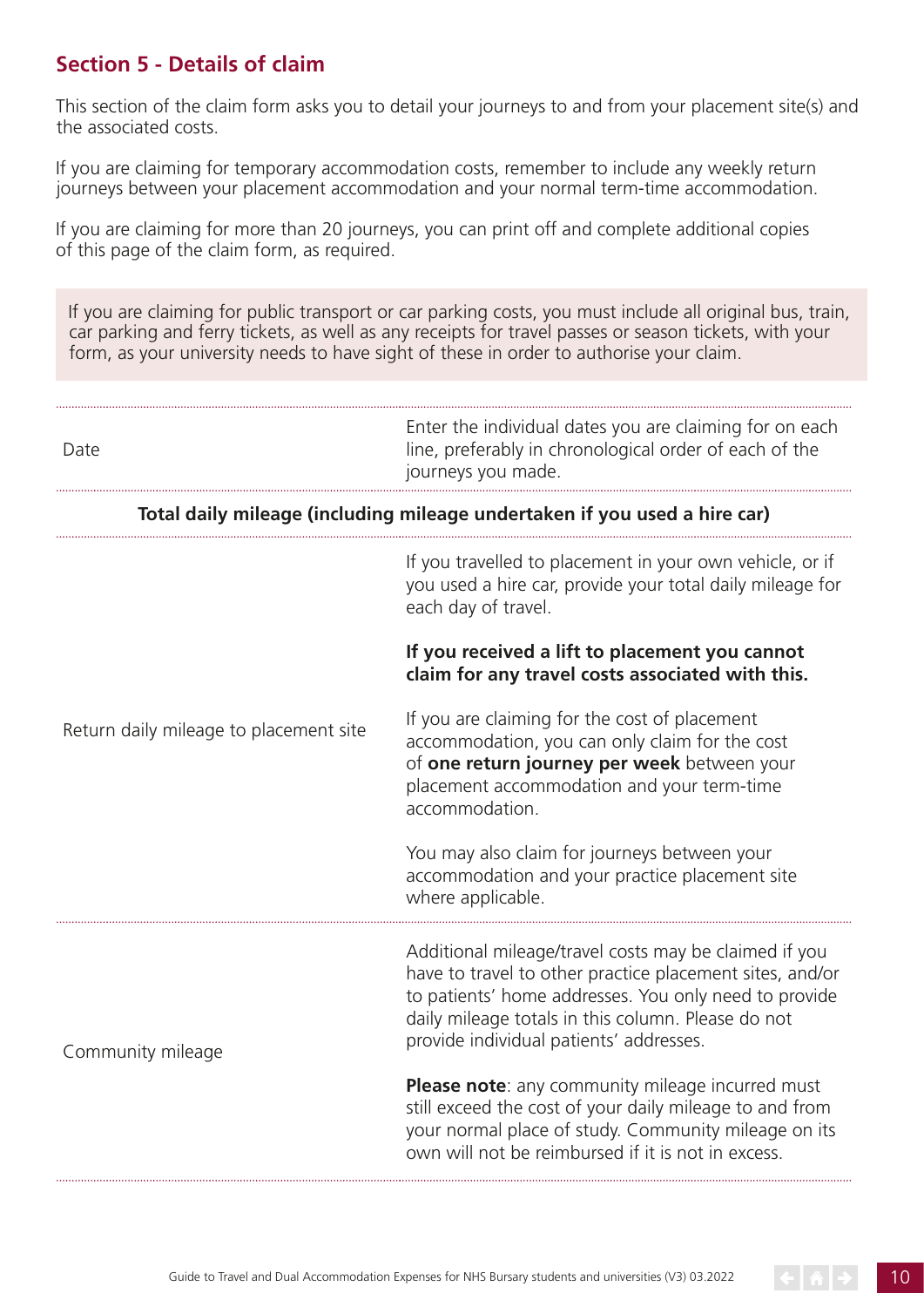If your journey to and from placement included parking, tunnel or road toll costs, you should enter the relevant amounts in this column.

Other travel costs

If you took other NHS Bursary students to placement in your vehicle, you may claim an extra amount per mile for each additional student passenger. Enter any relevant miles in this column, you will also be asked to provide further details at Section 7 of the form.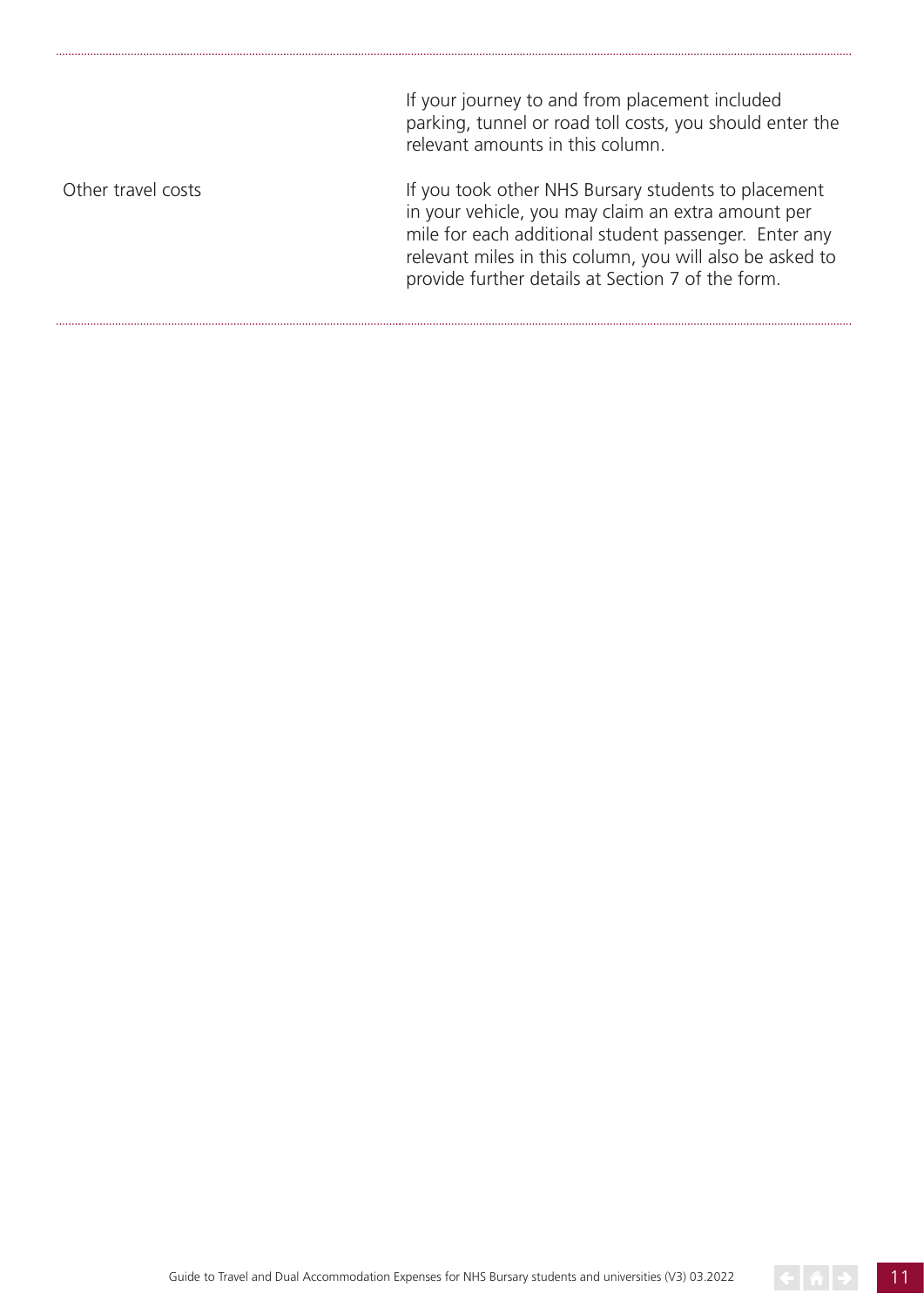### **Section 6 - Placement accommodation costs**

You should only complete this section if you had to take up secondary accommodation away from your normal term time address in order to attend your placement and you incurred dual accommodation costs.

#### **If you stayed in the parental home temporarily in order to attend your placement, you cannot claim for reimbursement of accommodation costs.**

| Full address of your placement<br>accommodation                            | Enter the full address, including the post code.                                                                                                                                                                                                                                                                                                                                                                              |
|----------------------------------------------------------------------------|-------------------------------------------------------------------------------------------------------------------------------------------------------------------------------------------------------------------------------------------------------------------------------------------------------------------------------------------------------------------------------------------------------------------------------|
| Period claiming for                                                        | Enter the check-in and check-out dates for your<br>placement accommodation.                                                                                                                                                                                                                                                                                                                                                   |
| Total cost to you of your placement<br>accommodation for the above period. | Enter the total cost for the claim period you have<br>entered above. You must include evidence of<br>your accommodation costs with your claim<br><b>form</b> , such as recent invoice(s) or receipts from the<br>relevant provider. These must be addressed to or<br>include your name and show the dates for which the<br>accommodation was booked and used. The relevant<br>rate charged per night should also be included. |

#### **Important information:**

The placement accommodation costs you are claiming for must be excess accommodation costs. This means that your placement accommodation was **secondary** accommodation taken for the purposes of attending a compulsory practice placement which forms part of your course, because it was not practical for you to travel to your placement base site from your usual term-time accommodation each day.

You must also have incurred costs for your term time accommodation at the same time you attended placement, unless you normally live with your parents during term time.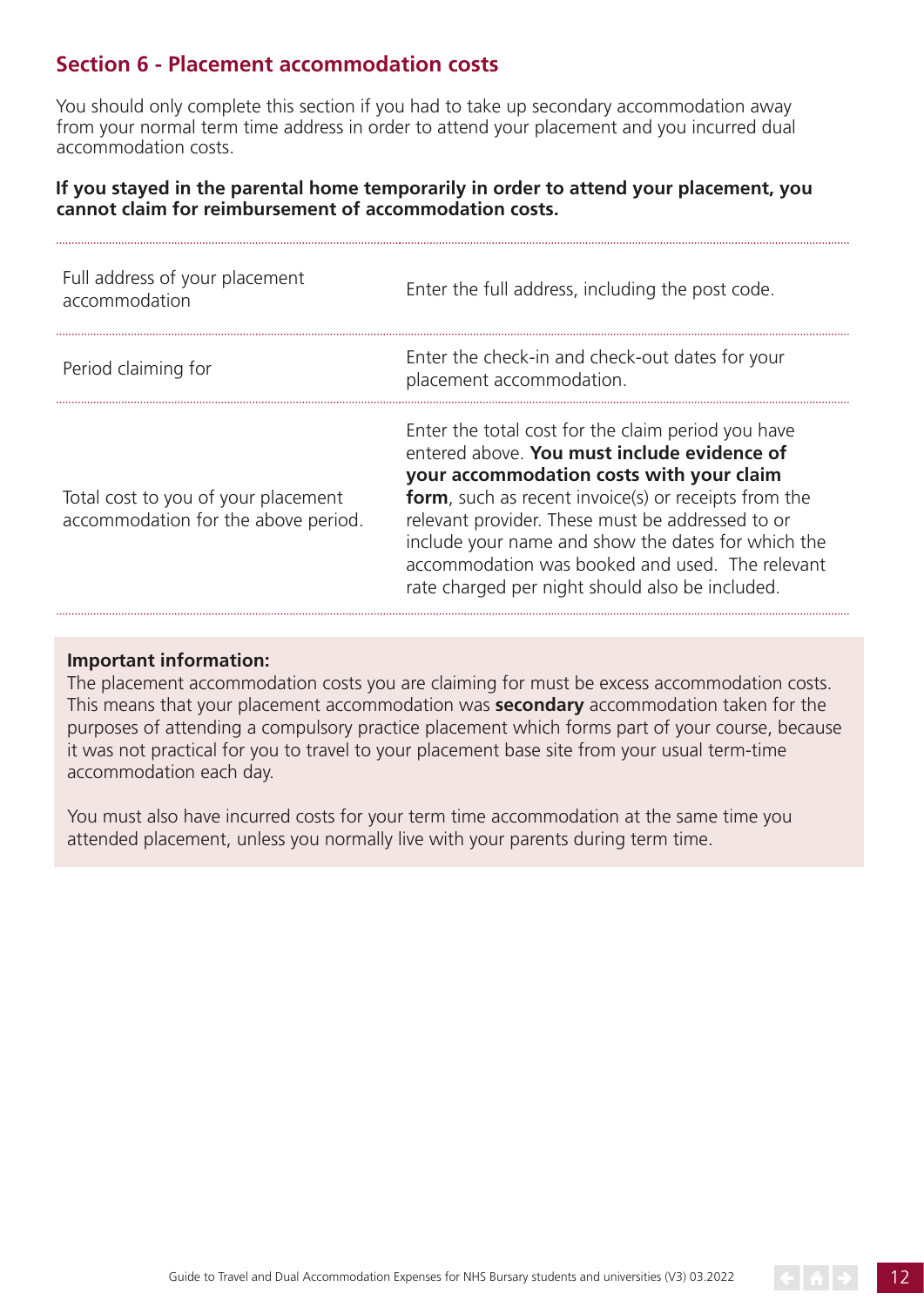# **Section 7 - Summary of claim**

### **7a Transport and passenger details**

|                                     | <b>Summary of private mileage</b>                                                                                                                                                                                                                                                             |  |
|-------------------------------------|-----------------------------------------------------------------------------------------------------------------------------------------------------------------------------------------------------------------------------------------------------------------------------------------------|--|
| Mode of transport                   | In the <b>total number of miles</b> column, please enter<br>the total number of miles you have travelled during<br>this claim period, either by private motor vehicle, hire<br>car and/or bicycle. Include any community mileage.<br>Multiply the total number of miles by the rate stated in |  |
|                                     | the second column to give the total rate in £s of your<br>claim.                                                                                                                                                                                                                              |  |
|                                     | <b>Passengers</b>                                                                                                                                                                                                                                                                             |  |
| Full name of passenger              | You can claim additional mileage costs for passengers<br>if you were actually taking them to placement. They<br>must also be NHS Bursary funded students (but not EU<br>fees only students).                                                                                                  |  |
|                                     | In this column, please enter the first name and<br>surname of each passenger you took to placement.                                                                                                                                                                                           |  |
|                                     | If there were more than four passengers, please<br>provide additional details on a separate sheet.                                                                                                                                                                                            |  |
| Passenger's BRN number              | Enter the six digit NHS Bursary reference number<br>(beginning with 'BRN') of each passenger you took to<br>placement in this column. This information will allow<br>us to check our records more quickly.                                                                                    |  |
| No. of miles                        | Enter the total number of miles you covered whilst<br>taking each individual passenger to and from either<br>your placement site or any temporary placement<br>accommodation, where applicable.                                                                                               |  |
| Passenger mileage – dates of travel | We need to know on which dates of this claim you<br>took the passenger/s named above to/from placement.                                                                                                                                                                                       |  |
|                                     | Indicate the actual dates Passenger 1, Passenger 2 etc<br>were given a lift, where applicable.                                                                                                                                                                                                |  |
|                                     | If you took passenger/s to placement every day of the<br>period you are claiming for, please write 'all' in the<br>Date/s passenger/s taken to placement column.                                                                                                                              |  |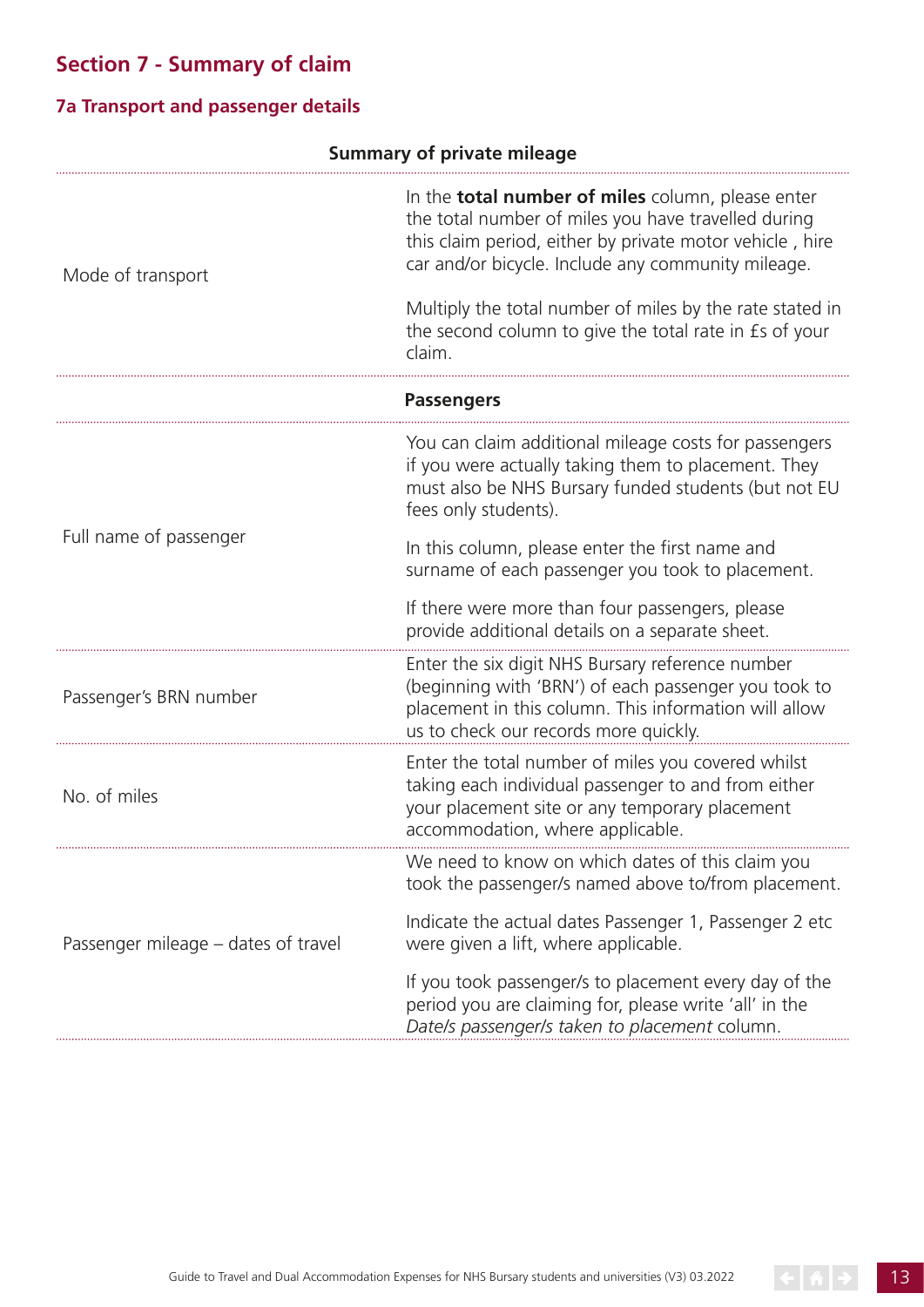### **7b Summary of costs**

| Total daily mileage costs                             | Enter the total number of miles you travelled during<br>this claim period (including any passenger miles, if<br>declared).                                                                                                                                                                 |
|-------------------------------------------------------|--------------------------------------------------------------------------------------------------------------------------------------------------------------------------------------------------------------------------------------------------------------------------------------------|
| Total public transport costs                          | If you travelled by public transport for all or part of this<br>claim period, enter the total cost you incurred in fares.<br>If you used a travel pass or season ticket, provide the<br>total cost of this for this particular claim period.                                               |
| Other travel costs                                    | If you have incurred additional costs from car parking<br>charges, toll roads, tunnels or petrol costs from the<br>use of a hire car, enter the total of these costs for this<br>claim period.                                                                                             |
| Total cost of all your placement<br>travel this claim | Add together all mileage, public transport and other<br>costs you incurred during this claim period.                                                                                                                                                                                       |
| Total cost of your normal travel to<br>university     | If you normally travel in your own vehicle to and from<br>university, enter the total cost of your equivalent<br>milage for the period of this claim multiplied by the<br>mileage rate of 28p per mile.                                                                                    |
|                                                       | If you use public transport to travel to and from<br>university, enter the total equivalent cost for the<br>period of this claim. If you use a combination of the<br>two, add the total mileage cost to the total public<br>transport cost and enter the total here of those two<br>costs. |
|                                                       | If you normally walk or you are able to get a free<br>courtesy bus which is provided by your university enter<br>£0.00 in this box.                                                                                                                                                        |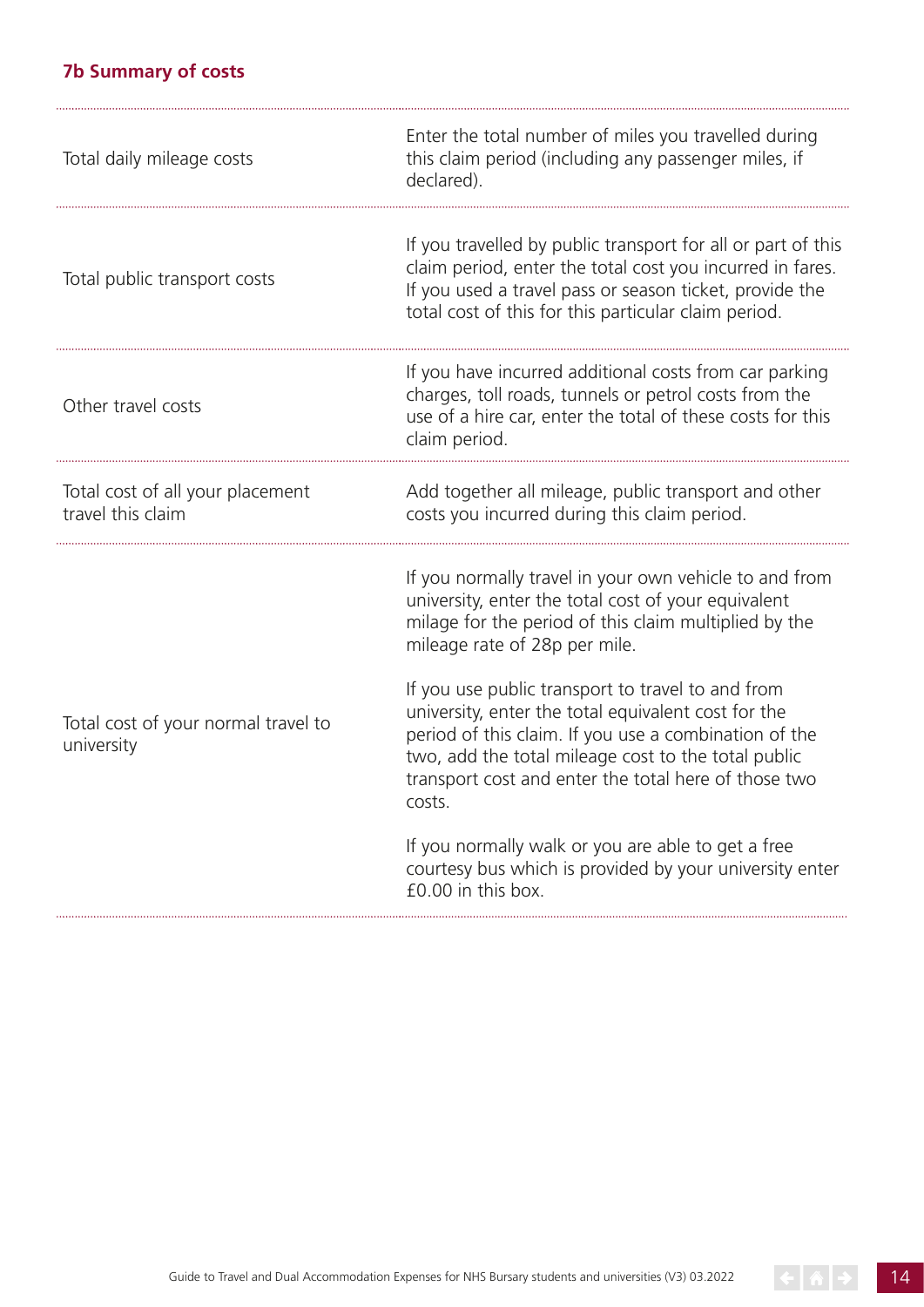| To work out the total amount of travel<br>costs you can claim, deduct your total<br>daily travel to university from the total<br>cost of your placement travel | You can claim the difference between the cost of<br>travelling to and from university and the cost of<br>travelling to and from your placement or, if applicable,<br>your temporary accommodation. |
|----------------------------------------------------------------------------------------------------------------------------------------------------------------|----------------------------------------------------------------------------------------------------------------------------------------------------------------------------------------------------|
| Placement accommodation costs                                                                                                                                  | If you have claimed for temporary accommodation<br>costs whilst on placement, please enter the total cost<br>for this claim here, as per the figure you have given at<br>Section 6.                |
|                                                                                                                                                                | If you are not claiming for accommodation costs enter<br>'0.00' in the box or leave blank.                                                                                                         |

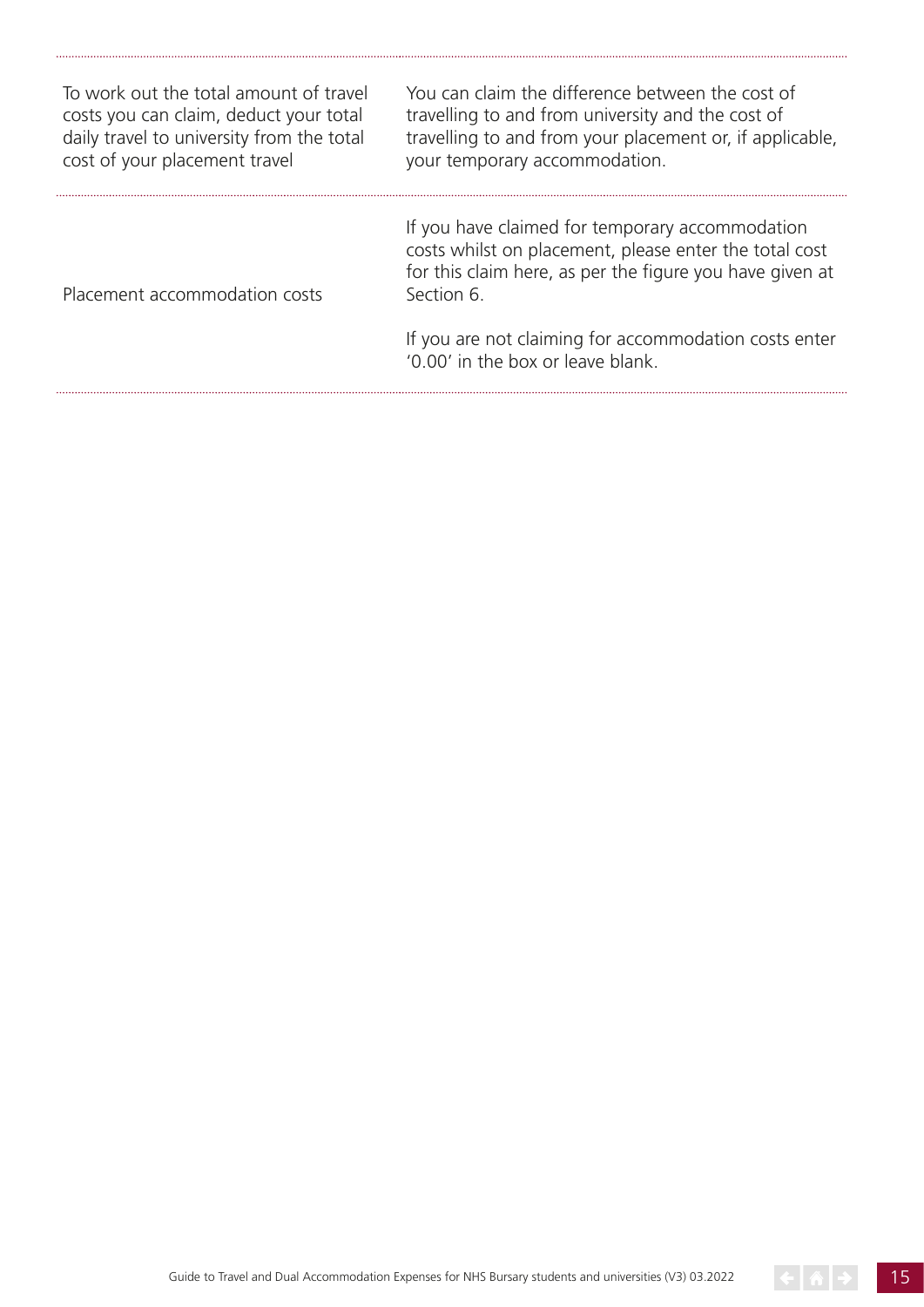### **Section 8 - Student declaration**

Read the declaration and if you are happy with the terms set out, sign and date it on page 10.

### **Deadlines**

All claims must be submitted to your university within **nine months** of the last day of the placement period for which you are claiming, so don't complete or submit a claim form if the last day of the placement period you are claiming for was more than six months ago, as you will have missed the deadline. Late claims will not be processed.

#### **Submitting your claim**

Send your form to your university for authorisation.

# **Timescales for processing TDAE claims**

We aim to authorise TDAE claims within 20 working days of receipt from your university.

We will check your eligibility for reimbursement of TDAE and ensure the claim has been correctly completed and authorised.

Once we have assessed your claim, there will be three possible outcomes, as follows:

**• 'Rejected'** means that your claim has been refused. If we decide a claim is not eligible we will email you to explain the reason for this.

They will check your claim and if they are happy with the information you have provided, they will authorise and send it to us directly.

### **Ensure you have**

- included all receipts and any evidence of accommodation costs, where applicable;
- completed all the sections of the form that are relevant to you;
- taken copies of your form and any receipts/ evidence before handing them to your university; this is important in case your form is lost or misplaced.

- **• 'Pended'** means that we need to have additional evidence or answers to outstanding questions before we can complete the claim. If the claim is pended then we will contact either you or your university explaining what action is required. If it is agreed that any amounts should be changed we will follow this up with an email to you to explain and confrm the decision.
- **• 'Approved'** means that your claim has been approved and you will now be able to view your entitlement in the Payment Details in your NHS Bursary Application System account. We will pay the total of the TDAE claim to you on the next weekly payment run following assessment (within 10 working days of the claim being assessed). We will then contact you by email to confirm that your claim has been processed.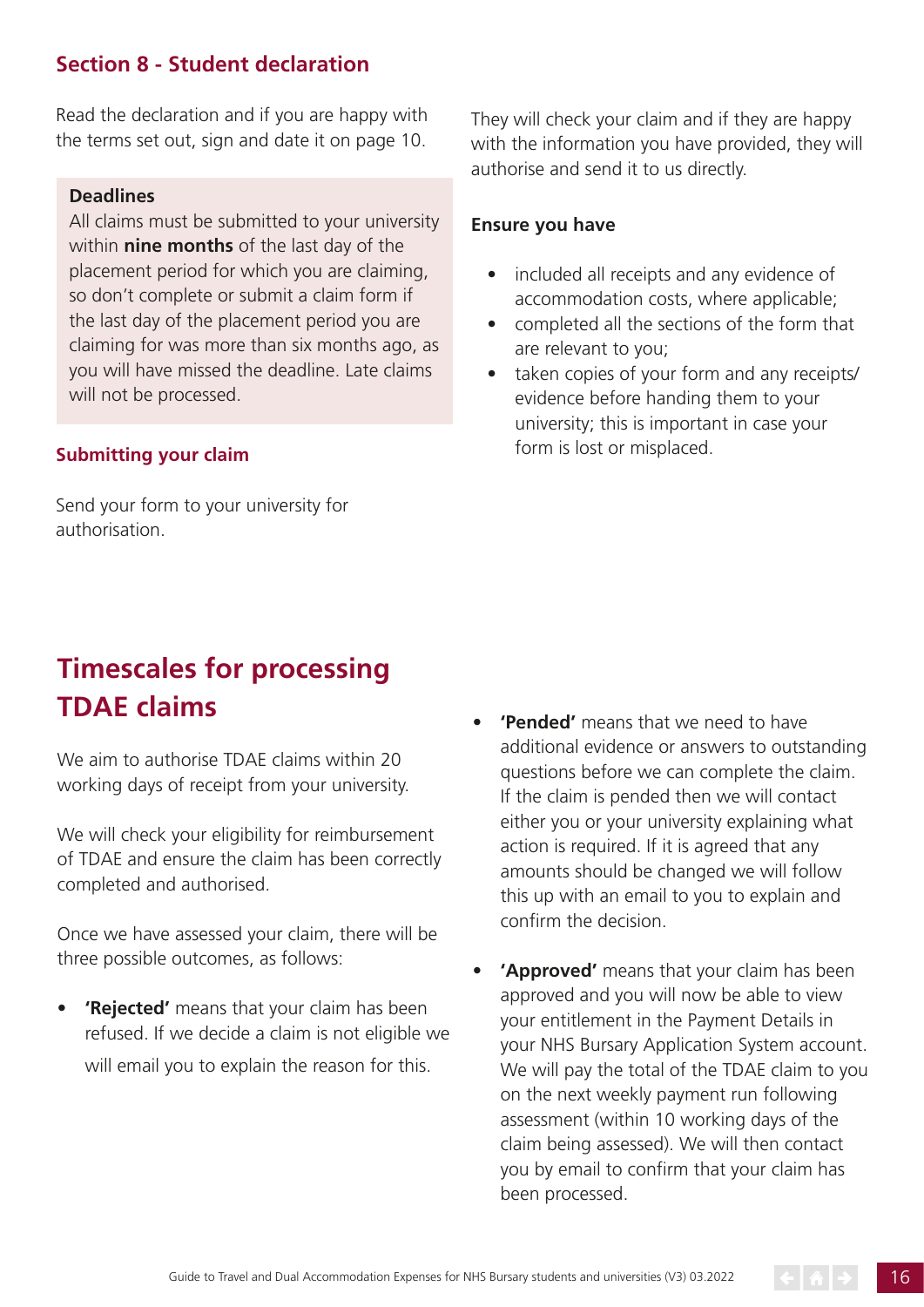You can find out the latest information regarding NHS Bursaries on our social media channels:



**[@NHSBSA\\_Students](https://twitter.com/NHSBSA_Students)** 



**<www.facebook.com/NHSstudentbursaries>** 

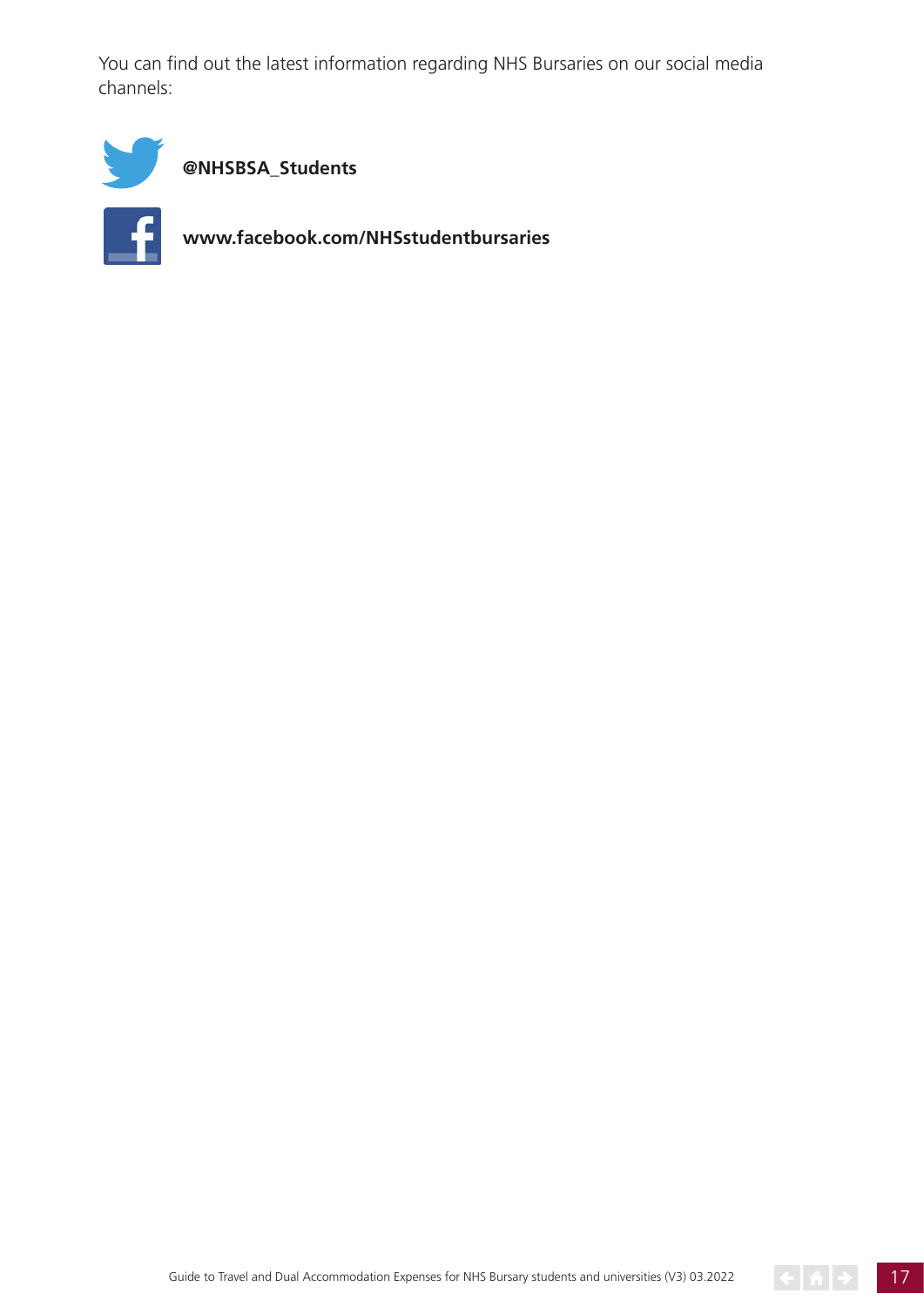### <span id="page-17-0"></span>**Additional guidance for universities**

### **Policy**

Any placement expenses claimed by students must be in accordance with the rules of the NHS Bursary Scheme as laid out by the Department of Health and Social Care. The latest NHS Bursary Scheme rules for these students can be *[viewed on our website](https://www.nhsbsa.nhs.uk/information-universities-and-colleges/guides-and-toolkit)*.

### **Eligibility**

Provided they are eligible for at least the £1,000 non means tested grant, students will be able to make a claim towards the cost of their travel/accommodation provided that the claim meets the criteria described in this guide.

#### **Travel**

#### **Travel by taxi**

We will not normally reimburse any costs students have incurred when travelling by taxi. Generally, claims for taxi travel will usually be reimbursed at the equivalent mileage or public transport rates.

However, if you believe there are mitigating circumstances where an occasional or one-off taxi journey was unavoidable, we may be able to consider additional reimbursement.

In such cases, please supply a signed covering letter on university headed paper with the student's claim form confrming their circumstances and we will give due consideration to their claim for taxi fares.

#### **Disabled Students Allowances**

Students who have been awarded a DSAs travel allowance for journeys to and from placement should not claim for these journeys through TDAE.

#### **Temporary placement accommodation**

Students may claim for the cost of temporary accommodation on or near their practice placement site if it was not practical for them to travel to placement from their usual term time address.

'Temporary accommodation' means secondary accommodation taken by a student for the purposes of attending a compulsory practice placement. Students must show that their placement accommodation is an **additional** cost in that they are also required to meet the cost of their normal term time accommodation at the same time. The only exception to this is if students normally live in the parental home during term time.

Students who stay in the parental home solely for the purpose of attending their placement cannot claim for any accommodation costs but they may still be reimbursed for daily travel to placement, subject to the normal claim arrangements.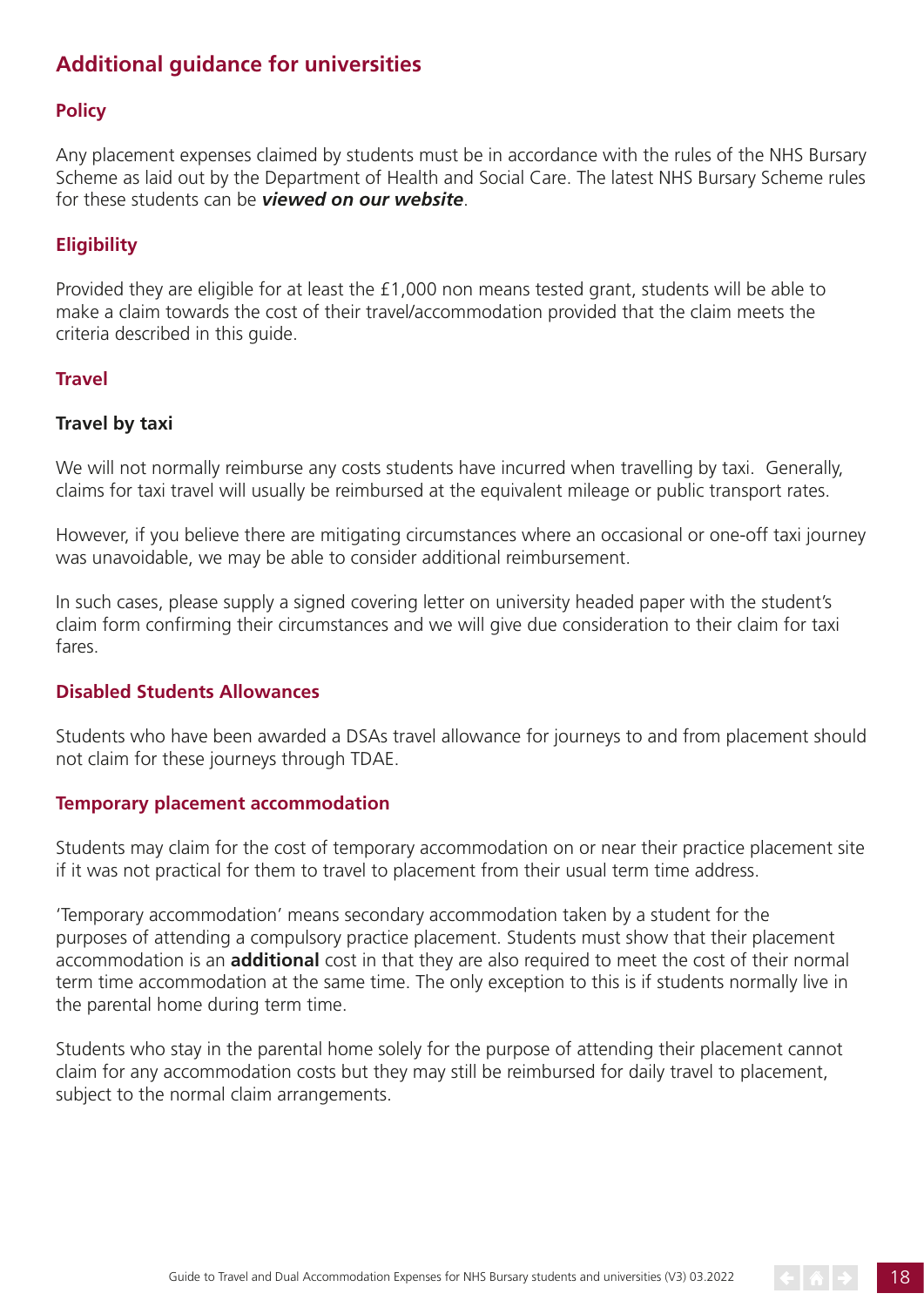### **Evidence**

Students are required to provide evidence of the receipted cost of the temporary placement accommodation costs. This should at least include their name, the name and address of where they stayed, the cost of the stay and the dates.

### **Travel whilst staying in temporary placement accommodation**

Students who are claiming temporary placement accommodation costs may also claim travel expenses as follows:

- The cost of one weekly return journey between their normal accommodation and their temporary accommodation
- The cost of daily travel from their temporary accommodation to their placement site, where applicable, the cost for these journeys must be greater than the cost of daily travel from their normal term time accommodation to their usual place of study.

#### **Overseas placements**

Students who undertake their placement outside of the UK and Islands may be reimbursed for some of their additional travelling costs if these:

- have been necessarily incurred, either within the country where the placement is situated or within the UK and
- are in excess of the daily return cost of travel between their normal term-time accommodation and their university or usual study base.

The location of the placement does not affect students' entitlement to make a claim as similar types of costs can be reimbursed whether they are incurred within or outside the UK. The only stipulation is that the placement being undertaken is a necessary part of the course, whether the student elects to undertake it in the UK or overseas.

In addition, any essential associated costs such as accommodation, medical insurance, tests and any fees for visas may be also be reimbursed for overseas placements.

### **We cannot reimburse students for the cost of air or other fares which have been incurred in travelling from the UK and Islands to the country hosting the placement, but internal air fares within the UK or the host country may be reimbursed if they are the cheapest form of travel when compared to other available methods.**

Students cannot claim for refreshments, sleeper berths, phone calls and any other additional expenses related to the placement either overseas or in the UK. This also includes placement arrangement / administration fees.